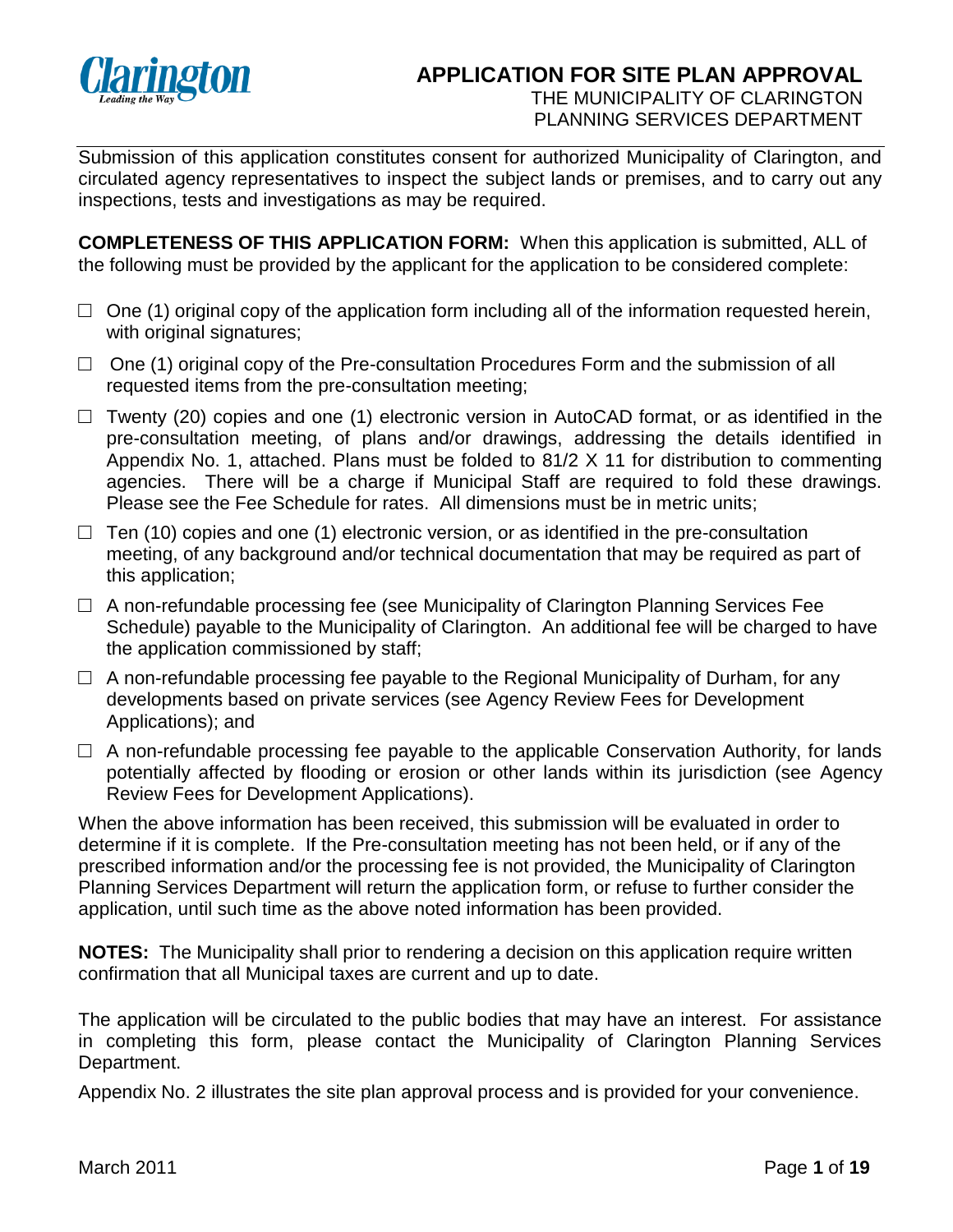

# **APPLICATION PACKAGE MUST BE SUBMITTED TO:**

Planning Services Department Municipality of Clarington 40 Temperance Street, Bowmanville, Ontario, L1C 3A6 Phone: (905) 623-3379 Toll Free: 1-800-563-1195 Fax: (905) 623-0830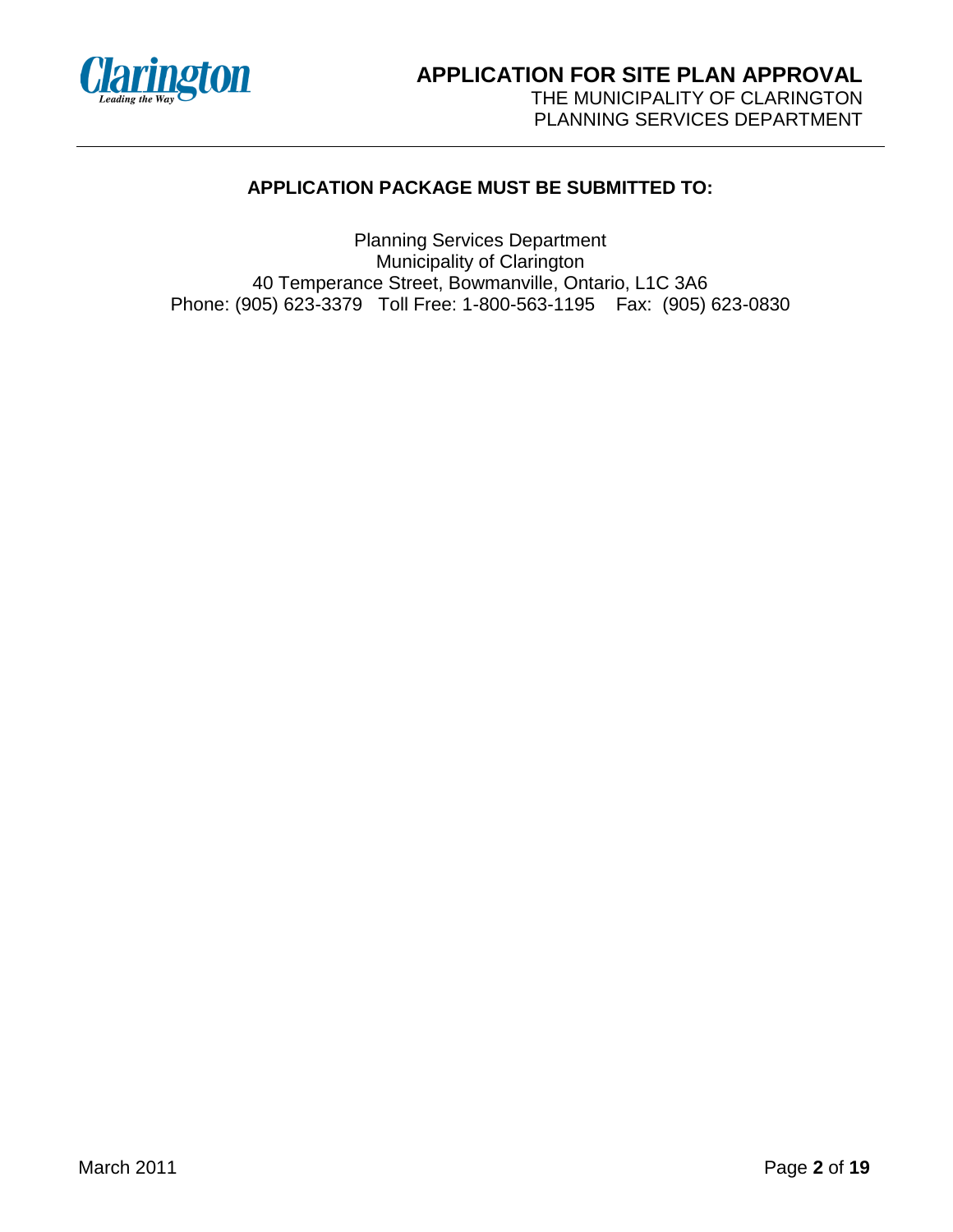

# **APPLICATION FOR SITE PLAN APPROVAL**

THE MUNICIPALITY OF CLARINGTON PLANNING SERVICES DEPARTMENT

| <b>APPLICATION FOR</b><br>(Check Appropriate Boxes) |                    | FOR MUNICIPALITY OF CLARINGTON<br><b>USE ONLY</b> |
|-----------------------------------------------------|--------------------|---------------------------------------------------|
| Site Plan Approval<br>$\perp$                       |                    | <b>Related Applications:</b>                      |
| Site Plan Amendment                                 |                    |                                                   |
| $\Box$ Minor Site Plan Approval                     |                    |                                                   |
| Commercial                                          | Institutional      | File Number:                                      |
| Residential                                         | Telecommunications |                                                   |
| <b>Mixed Use</b>                                    | Tower              | Date Received:                                    |
| Industrial                                          | Other:             |                                                   |

# **1. CONTACT INFORMATION**

| Registered Owner <sup>1</sup> : | Address: | Home:            |  |
|---------------------------------|----------|------------------|--|
|                                 |          | <b>Business:</b> |  |
|                                 |          | Fax:             |  |
|                                 |          | E-Mail:          |  |
| Applicant <sup>2</sup> :        | Address: | Home:            |  |
|                                 |          | <b>Business:</b> |  |
|                                 |          | Fax:             |  |
|                                 |          | E-Mail:          |  |
| Agent:                          | Address: | Home:            |  |
|                                 |          | <b>Business:</b> |  |
|                                 |          | Fax:             |  |
|                                 |          | E-Mail:          |  |
| Lawyer:                         | Address: | Home:            |  |
|                                 |          | <b>Business:</b> |  |
|                                 |          | Fax:             |  |
|                                 |          | E-Mail:          |  |

 1 If there is more than one Owner, please attach a separate page with the required information. If the owner is a numbered company, give the name and address of principal owner.

 $2$  Owner's authorization is required if the applicant is not the owner (Section 10).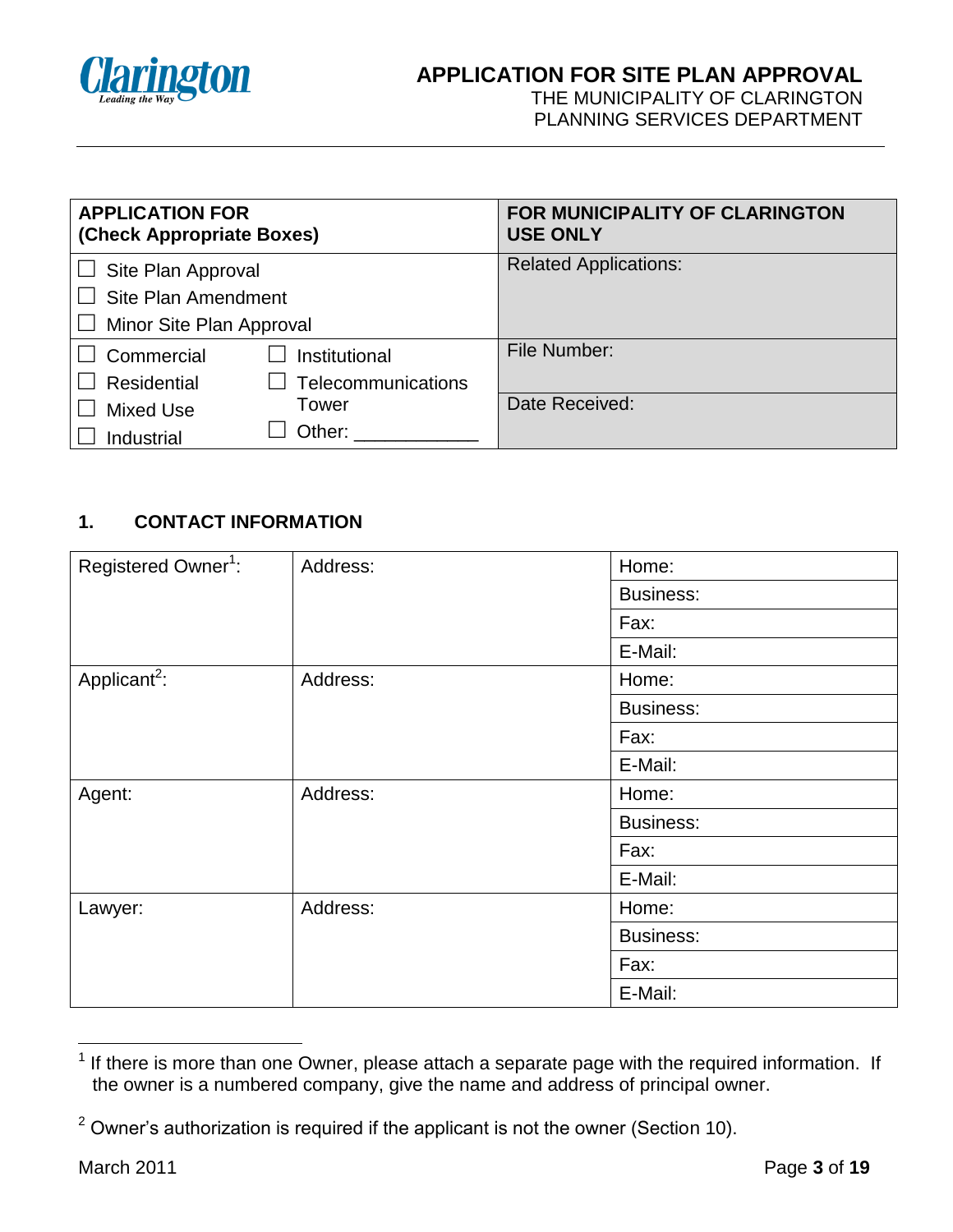

| 1.1 | Names and addresses of any holders of mortgages, charges or other encumbrances: |  |  |  |  |  |
|-----|---------------------------------------------------------------------------------|--|--|--|--|--|
|-----|---------------------------------------------------------------------------------|--|--|--|--|--|

1.2 Please indicate to whom all correspondence should be sent (one only). This person will act as the Application Coordinator.

|  | w |
|--|---|
|--|---|

wner  $\Box$  Applicant  $\Box$  Agent

## **2. PROPERTY DESCRIPTION**

| Assessment Roll No.                        | Lot(s)               | Concession(s)         |              | <b>Former Township</b> |                |
|--------------------------------------------|----------------------|-----------------------|--------------|------------------------|----------------|
| <b>Registered Plan</b><br>$No(s)$ .        | Lot(s) /<br>Block(s) | Reference Plan No(s). |              |                        | Part Number(s) |
| Municipal Address (Street No. and<br>Name) |                      | Area (ha)             | Depth<br>(m) | Frontage<br>(m)        | PIN No.        |
| Date Property Acquired:                    |                      |                       |              |                        |                |

2.1 Are there any existing easements, right-of-ways, restrictive covenants or Aboriginal land claims negotiations affecting the subject land or is it covered by a Provincial/Aboriginal comanagement agreement?

|  | NΟ |
|--|----|
|--|----|

|  |  | If YES, please describe |
|--|--|-------------------------|
|--|--|-------------------------|

2.2 Are there any existing easements, right-of-ways, restrictive covenants or other rights over adjacent properties affecting the subject land (i.e. mutual driveways)?

| If YES, please describe |  |
|-------------------------|--|
|                         |  |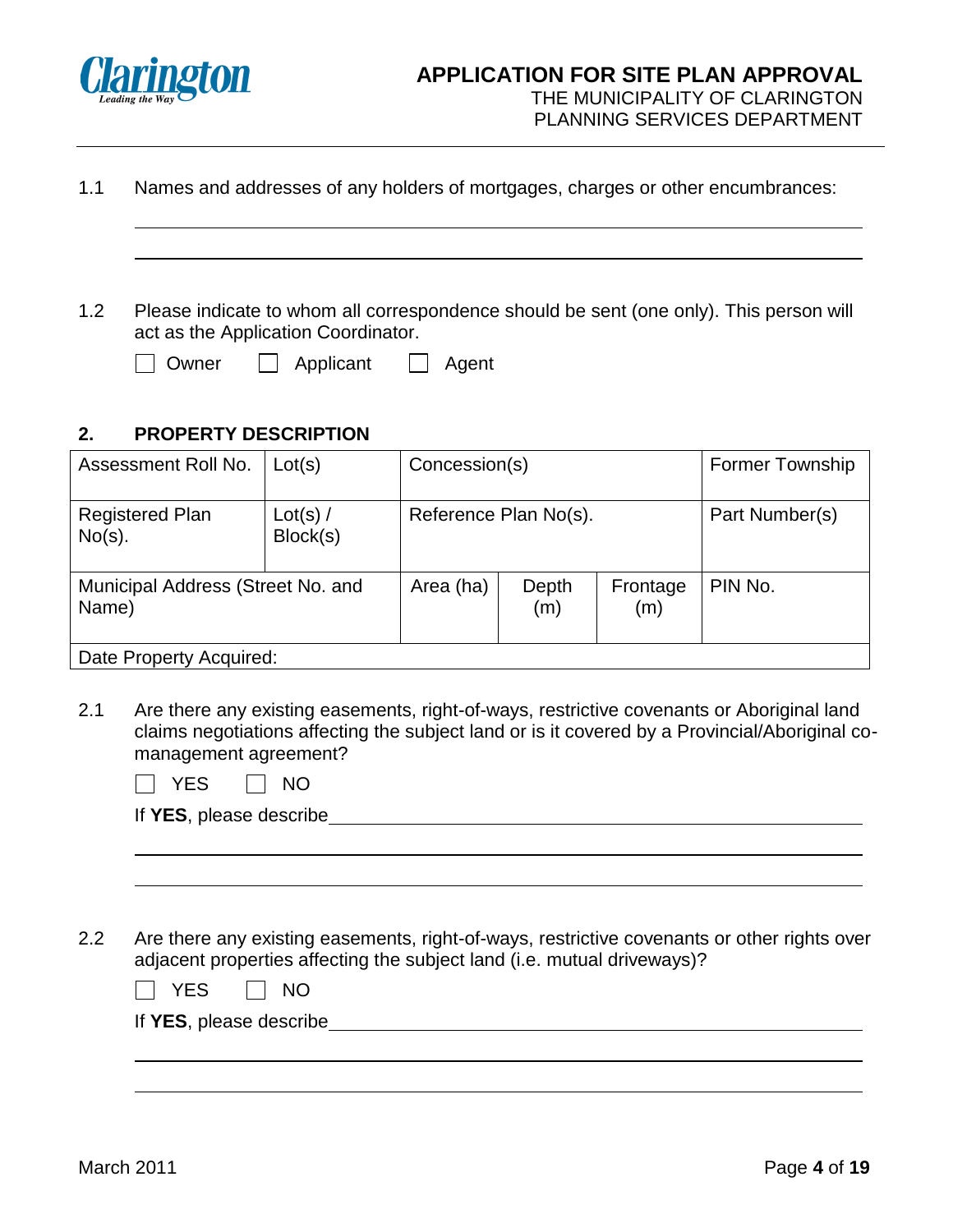

2.3 Does the subject land contain any areas of archaeological potential?

 $\Box$  YES  $\Box$  NO

If **YES**, and the plan would permit development on land that contains known archaeological resources or areas of archaeological potential, the Municipality requires:

- (a) An archaeological assessment prepared by a person who holds a licence that is effective with respect to the subject land, issued under Part VI (Conservation of Resources of Archaeological Value) of the *Ontario Heritage Act*; and
- (b) A conservation plan for any archaeological resources identified in the assessment.
- 2.4 Indicate the location and area of adjoining or nearby land in which the owner has an interest, if any:

#### 3. **APPLICATIONS**

3.1 Please indicate whether this land was the subject of any other applications under the Planning Act?

|                                               | <b>YES</b> | <b>NO</b> | FILE NO. | <b>STATUS</b> |
|-----------------------------------------------|------------|-----------|----------|---------------|
| Amendment to Local<br><b>Official Plan</b>    |            |           |          |               |
| Amendment to Regional<br><b>Official Plan</b> |            |           |          |               |
| Plan of Subdivision /<br>Condominium          |            |           |          |               |
| <b>Zoning Amendment</b>                       |            |           |          |               |
| Minister's Zoning Order                       |            |           |          |               |
| Consent                                       |            |           |          |               |
| Site Plan Approval /<br>Amendment             |            |           |          |               |
| <b>Minor Variance</b>                         |            |           |          |               |

3.2 Has the subject lands been subject to a site plan agreement previously?

 $\sqcap$  YES  $\qquad \Box$  NO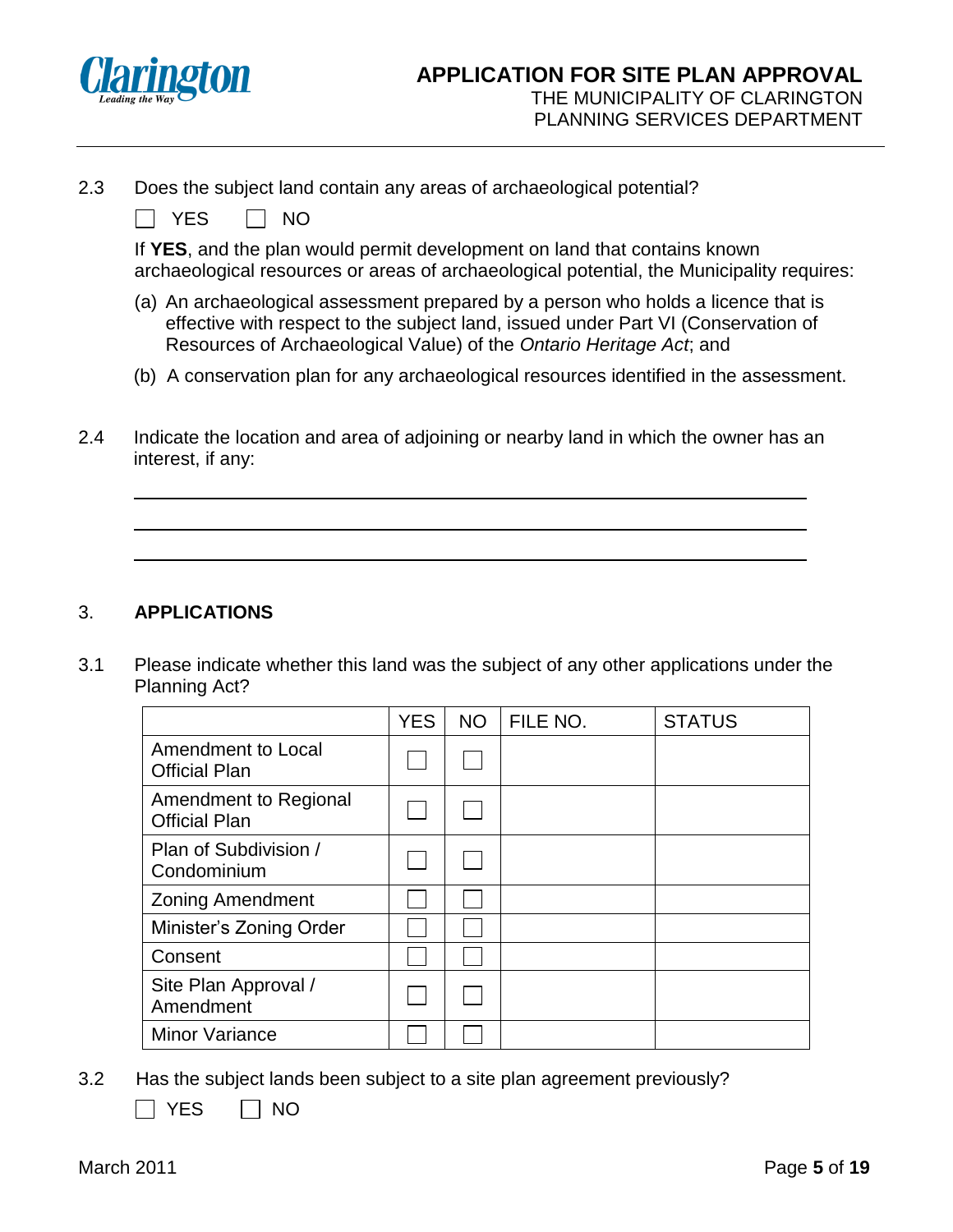

If yes, please provide the date of the agreement and the corresponding Site Plan file number:

## **4. EXISTING AND PROPOSED USES**

4.1 What are the uses of the subject land?

4.2 Provide the length of time that the uses of the subject land have continued.

- 4.3 How the subject land is currently designated and zoned?
	- (a) Clarington Official Plan?
	- (b) Secondary Plan?
	- (c) Clarington Zoning By-law?
	- (d) Durham Regional Official Plan?
- 4.4 Provide a brief description of the proposed uses of the subject lands:
- 4.5 Please complete the following table to describe the existing and proposed buildings or structures on the subject land? If there are more than three existing buildings and/or structures, please attach a separate sheet.

|                        | <b>EXISTING BUILDINGS &amp;</b><br><b>STRUCTURES</b> |         |         | <b>PROPOSED BUILDINGS &amp;</b><br><b>STRUCTURES</b> |         |         |
|------------------------|------------------------------------------------------|---------|---------|------------------------------------------------------|---------|---------|
|                        | Bldg. 1                                              | Bldg. 2 | Bldg. 3 | Bldg. 1                                              | Bldg. 2 | Bldg. 3 |
| Type                   |                                                      |         |         |                                                      |         |         |
| Setbacks $-$ Front (m) |                                                      |         |         |                                                      |         |         |
| Setbacks - Rear (m)    |                                                      |         |         |                                                      |         |         |
| Setbacks - Side (m)    |                                                      |         |         |                                                      |         |         |
| Setbacks - Side (m)    |                                                      |         |         |                                                      |         |         |
| Floor Area $(m2)$      |                                                      |         |         |                                                      |         |         |
| Number of Units        |                                                      |         |         |                                                      |         |         |
| Height (m)             |                                                      |         |         |                                                      |         |         |
| Date of Construction   |                                                      |         |         |                                                      |         |         |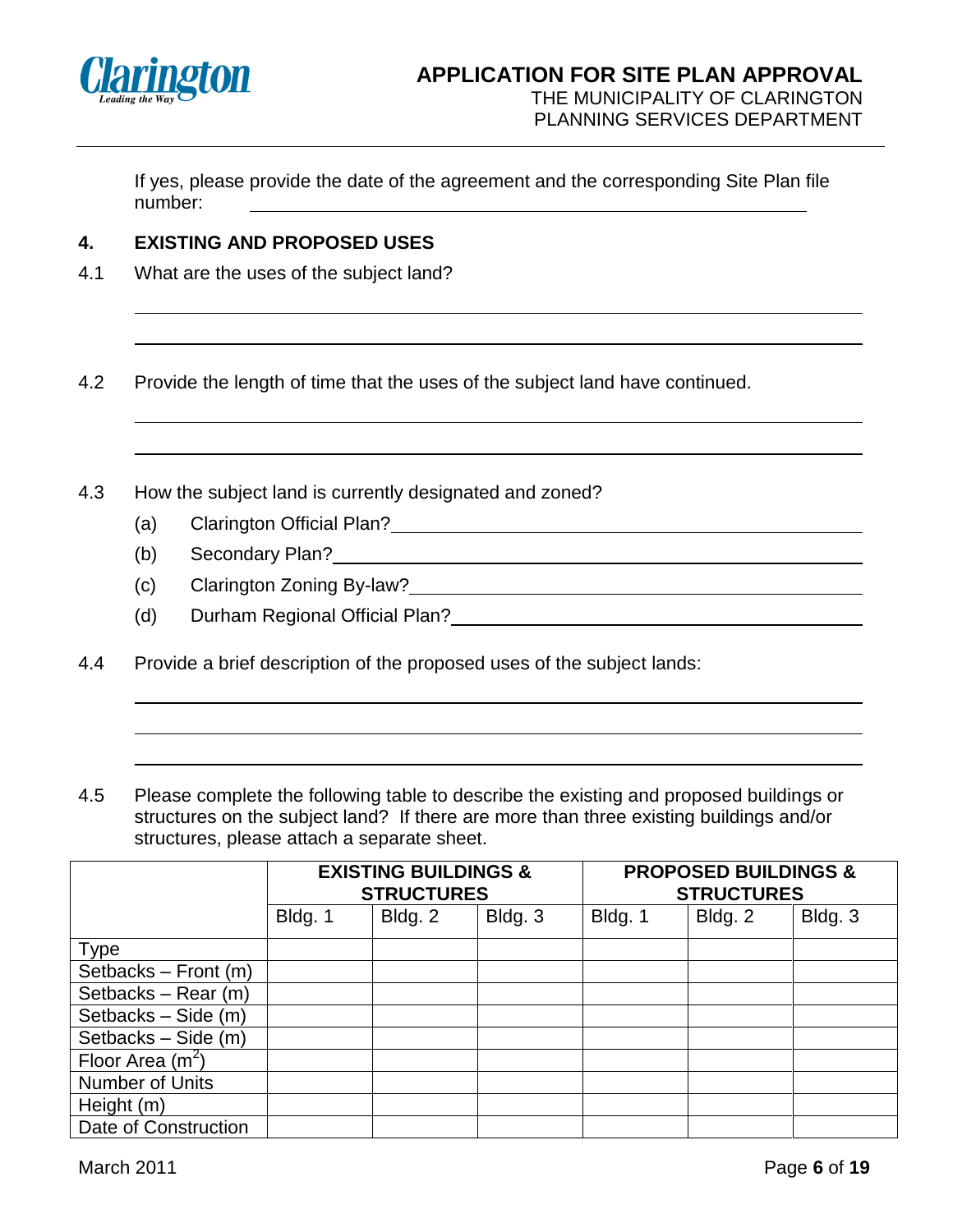

#### **5. SERVICING**

5.1 Indicate below the existing and proposed type of servicing. Any servicing information/ reports required, are to be attached.

|                            | <b>EXISTING</b>              | <b>PROPOSED</b>              |
|----------------------------|------------------------------|------------------------------|
| <b>Water Supply System</b> | Municipal piped water system | Municipal piped water system |
|                            | Individual wells             | Individual wells             |
|                            | Other, describe              | Other, describe              |
| Sewage Disposal<br>System  | Municipal sewage system      | Municipal sewage system      |
|                            | Individual septic system     | Individual septic system     |
|                            | Other, describe              | Other, describe              |
| Stormwater Drainage        | <b>Storm sewers</b>          | <b>Storm sewers</b>          |
|                            | Ditches/swales               | Ditches/swales               |
|                            | Other, describe              | Other, describe              |

#### **6. ACCESS**

- 6.1 Please indicate the method of access to the subject land.
	- $\Box$  Provincial Highway
	- Regional Road
	- **Municipal Road, maintained:**

All Year Seasonally

Right-of-Way

 $\Box$  By Water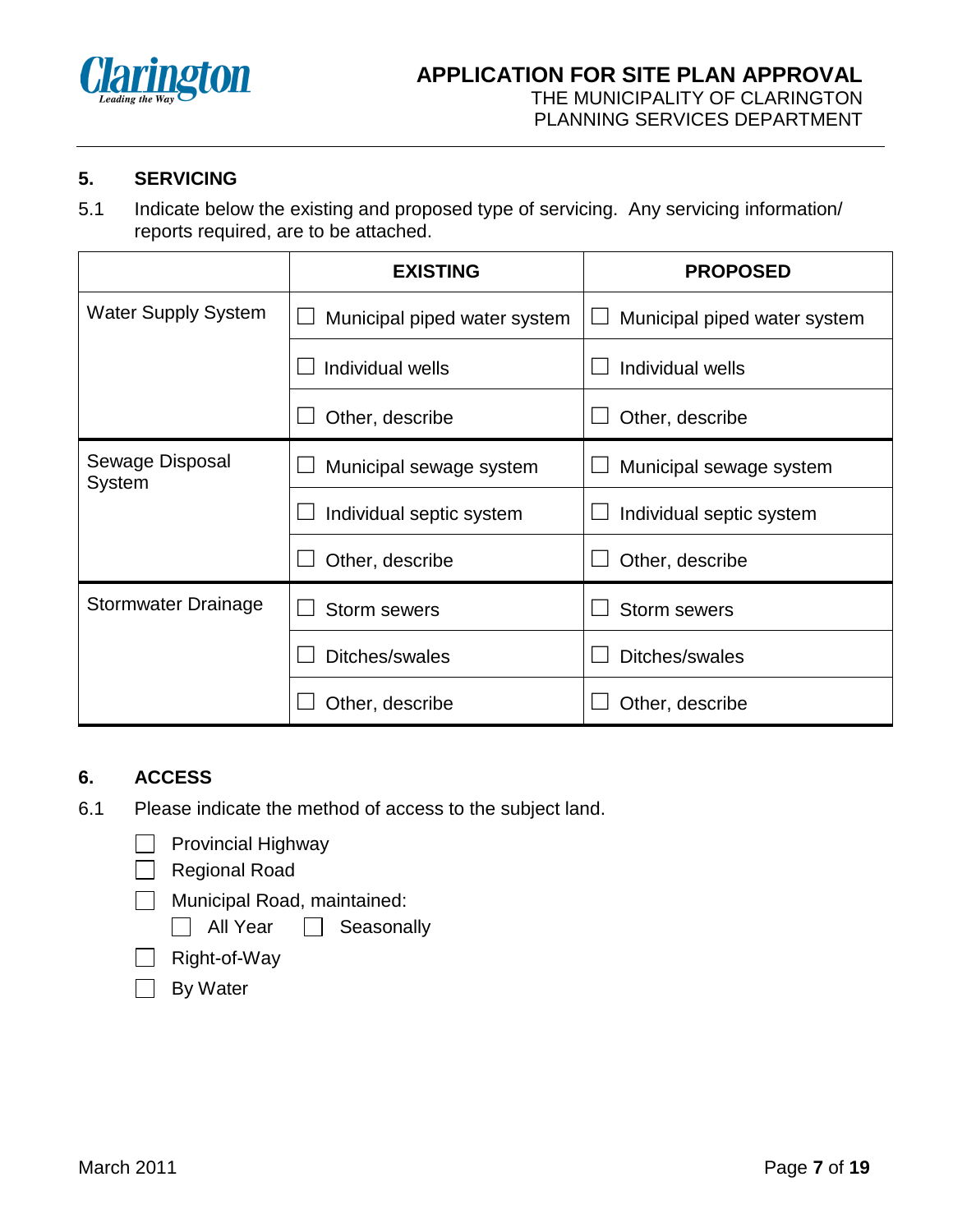

- 6.2 If access to the subject land will be by water only, please indicate the parking and docking facilities to be used and the approximate distance of these facilities from the subject land and the nearest public road.
- 6.3 Are the water, sewage, stormwater and/or road works associated with the proposal subject to the provisions of the Environmental Assessment Act?

|  | NΩ  |
|--|-----|
|  | . . |

If **YES**, briefly explain the works involved and attach a statement from a qualified engineer explaining the nature of the works and class(es) of Environmental Assessment required to implement the development.

#### **7. OTHER INFORMATION**

7.1 Is there any other information that may be useful to the Municipality or public bodies reviewing this planning document (e.g. efforts made to resolve outstanding objections or concerns)?



If so, explain on a separate page and attach. Is a separate page attached?

## **8. MINIMUM DISTANCE SEPARATION FROM EXISTING LIVESTOCK FACILITIES:**

8.1 Minimum Distance Separation is applied to lands being considered for non-agricultural designations. Is there a livestock barn or manure storage facility located within 1000 metres (3,280 feet) for a Type A land use<sup>1</sup> and 2,000 metres (6,561 feet) for a Type B land use<sup>2</sup> of the boundary of the subject land?

 $\Box$  YES  $\Box$  NO

If **YES,** please complete the "Minimum Distance Separation – Data Sheet" attached to this application.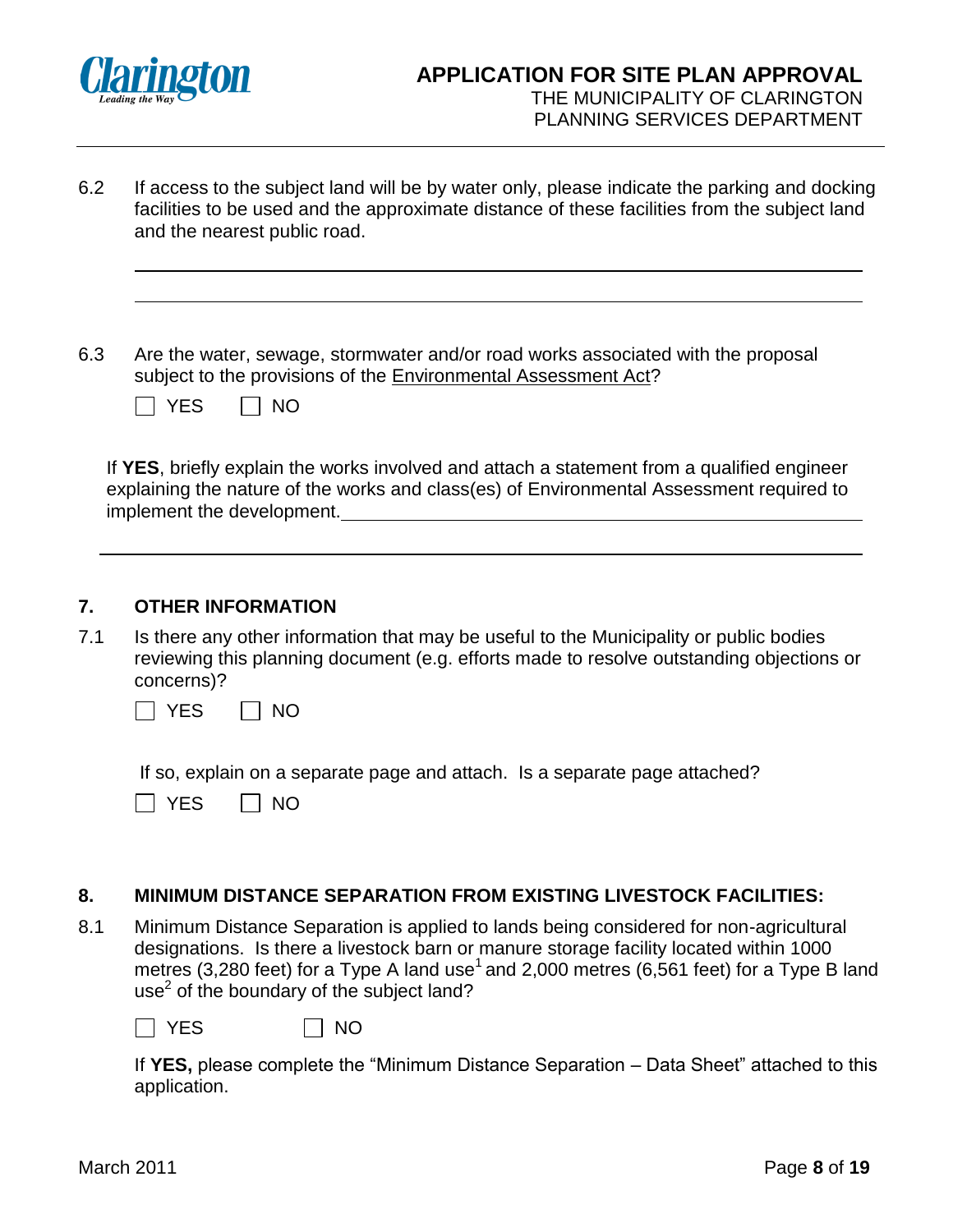

# **1 Type A Land Uses <sup>2</sup>**

Industrial **Industrial** Residential subdivisions Agricultural-related Multiple residential Recreational–low intensity **Rural residential cluster** Residential dwelling on an existing lot **Institutional** Creation of up to three lots Recreational–high intensity

# **Type B Land Uses**

**Commercial** Expansion of a settlement area

# **9. AFFIDAVIT**

The following affidavit must be completed prior to submitting this application.

|                               | of the $\overline{\phantom{a}}$                                                                                                                                                                                                                                                            |  |
|-------------------------------|--------------------------------------------------------------------------------------------------------------------------------------------------------------------------------------------------------------------------------------------------------------------------------------------|--|
|                               |                                                                                                                                                                                                                                                                                            |  |
| of "The Canada Evidence Act". | solemnly declare that the information contained in this application, attachments and<br>accompanying reports are true, and I make this solemn declaration conscientiously believing it<br>to be true and knowing that it is the same force and effect as if made under oath, and by virtue |  |
|                               | Declared before me at the substitution of the state of the state of the state of the state of the state of the                                                                                                                                                                             |  |
|                               |                                                                                                                                                                                                                                                                                            |  |
|                               |                                                                                                                                                                                                                                                                                            |  |
|                               |                                                                                                                                                                                                                                                                                            |  |
| <b>Commissioner of Oaths</b>  | Applicant                                                                                                                                                                                                                                                                                  |  |
|                               |                                                                                                                                                                                                                                                                                            |  |
|                               |                                                                                                                                                                                                                                                                                            |  |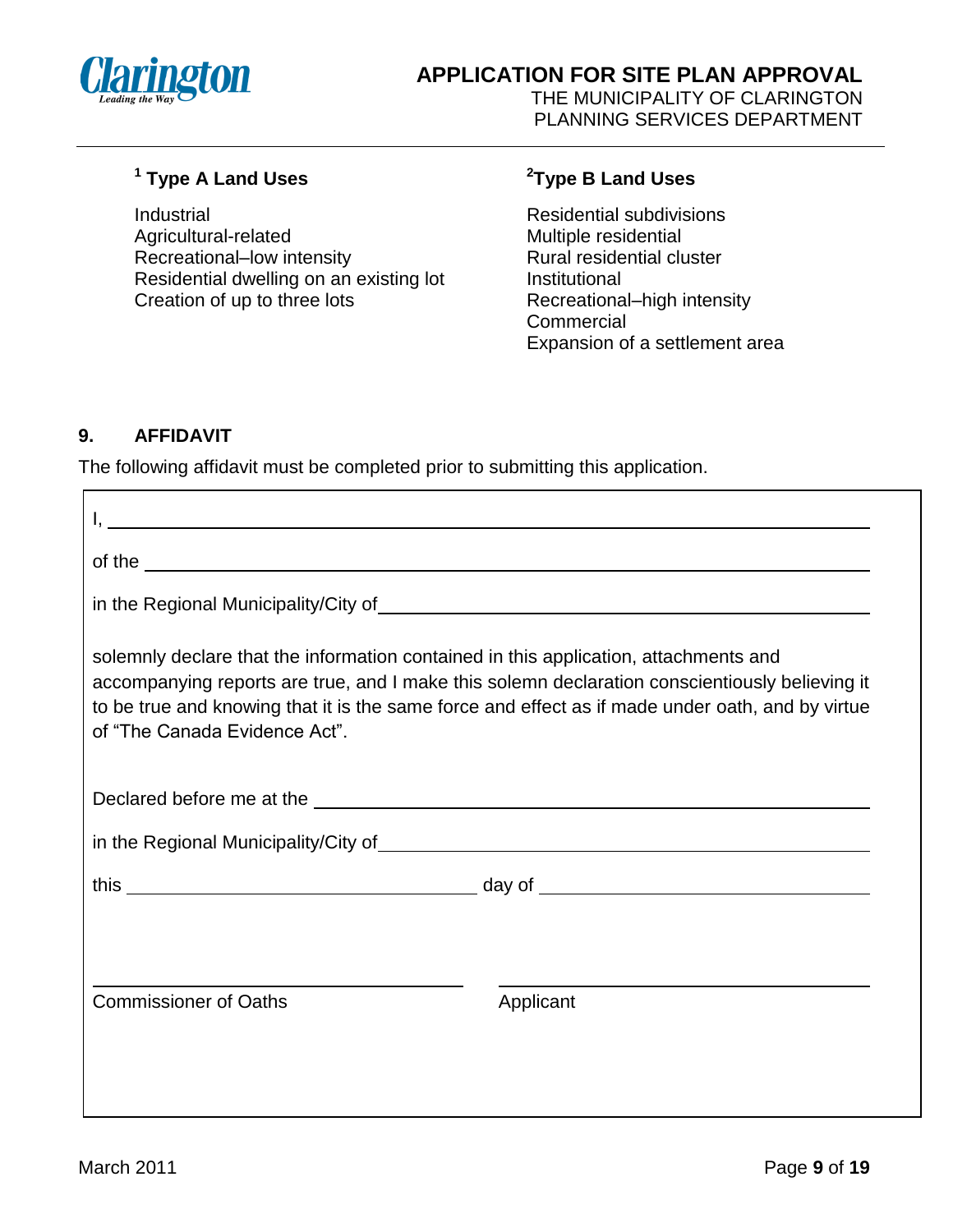

## **10. AUTHORIZATIONS**

If the applicant is not the owner of the land that is the subject of this application, the written authorization of the owner (or the written authorization of each owner, in the case of shared ownership) that the applicant is authorized to make the application must be attached, or in the case of a single owner, the authorization set out below must be completed by the owner. Please print.

|                                                        | am the registered owner of                                                                                                                                                                        |
|--------------------------------------------------------|---------------------------------------------------------------------------------------------------------------------------------------------------------------------------------------------------|
|                                                        | the land that is the subject of this planning document and I authorize                                                                                                                            |
|                                                        | to make this application on                                                                                                                                                                       |
| or collected during the processing of the application. | my behalf and for the purpose of the Municipal Freedom of Information and Protection of<br><b>Privacy Act</b> to provide any of my personal information that will be included in this application |
| Date                                                   | Signature of Owner                                                                                                                                                                                |

## **11. CONSENT OF OWNER**

Complete the consent of the owner concerning personal information set out below (or the written authorization of each owner in the case of shared ownership).

I,

am the registered owner of the land that is the subject of this application for approval of this planning document and, for the purpose of the **Freedom of Information and Protection of Privacy Act**, I authorize and consent to the use by or the disclosure to any person or public body of any personal information that is collected under the authority of the **Planning Act** for the purposes of processing this application. I also agree to allow the Municipality, its employees and agents to enter upon the subject property for the purposes of conducting survey, inspection and tests that may be necessary to the application.

Date **Signature of Owner**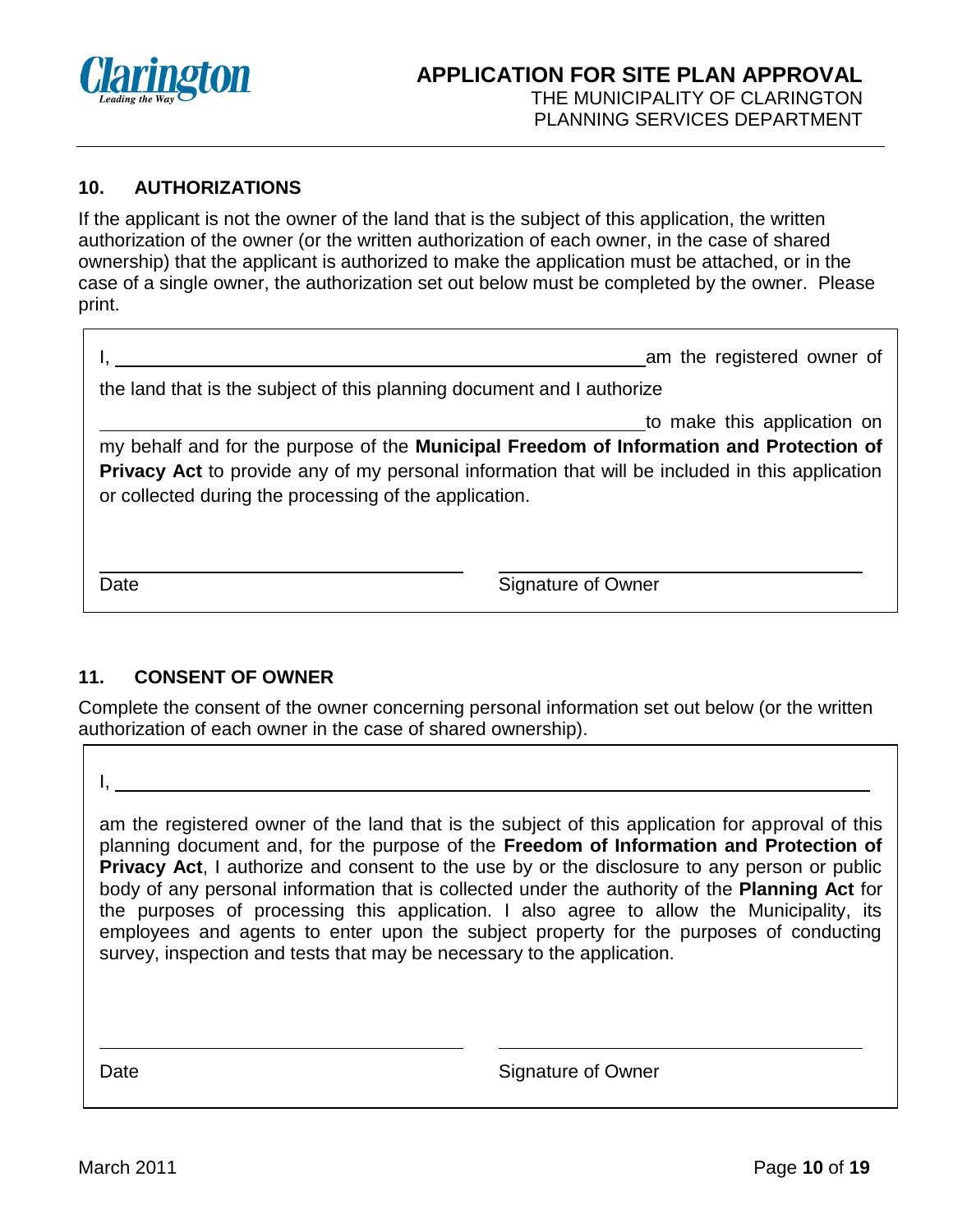

#### **12. ACKNOWLEDGEMENT OF THE OWNER FOR ONTARIO MUNICIPAL BOARD APPEALS**

The Owner acknowledges and agrees, in the event Council approves the application and it is appealed to the Ontario Municipal Board (OMB) by a third party, that they will reimburse the Municipality for any municipal cost and disbursements for outside legal counsel and external consultants and for preparation and attendance at an OMB hearing, where the Municipality is requested to actively defend the decision of Council on a third party appeal.

Date **Signature of Owner**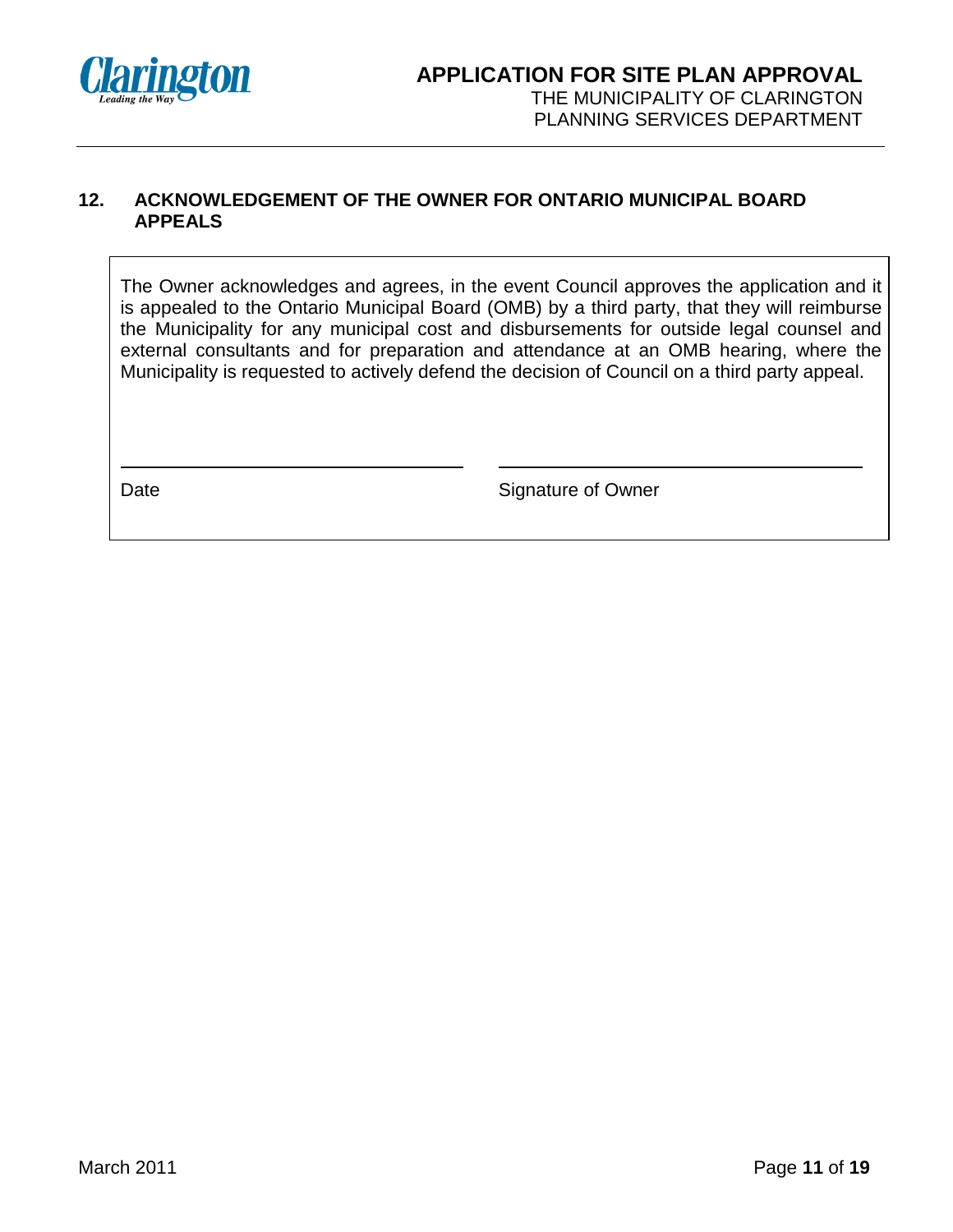

#### **APPENDIX 1**

## **PLANS/DRAWINGS REQUIRED FOR SITE PLAN APPROVAL**

- 1. Applications for site plan approval are required to have plans and drawings showing the location, elevation, and cross-section of all buildings and structures to be erected and showing the location of all facilities and works to be provided and required under Section 41(4) of the Planning Act, including, but not limited to the following:
	- Highway widening
	- Access ramps, curbing and traffic direction signs
	- Loading and parking facilities, access driveway, surfacing of such areas
	- Walkway and walkway ramps, including surfacing
	- Lighting
	- Walls, fences, hedges, trees, shrubs or other groundcover or facilities for landscaping
	- Garbage and waste disposal
	- Outdoor storage areas
	- Easement and public utilities
	- Grading or alteration in elevation
	- Exterior building materials and colour scheme
- 2. Applications are typically accompanied by the following plans and drawings:
	- Site Plan
	- **•** Building Elevations
	- Floor Plan
	- Grading and Drainage Plan
	- Site Servicing Plan
	- Erosion and Sediment Control Plan
	- Landscape Plan and Details
	- Lighting Plan (Photometric Study)

The type and quantity of plans required for submission will be determined at the preconsultation meeting.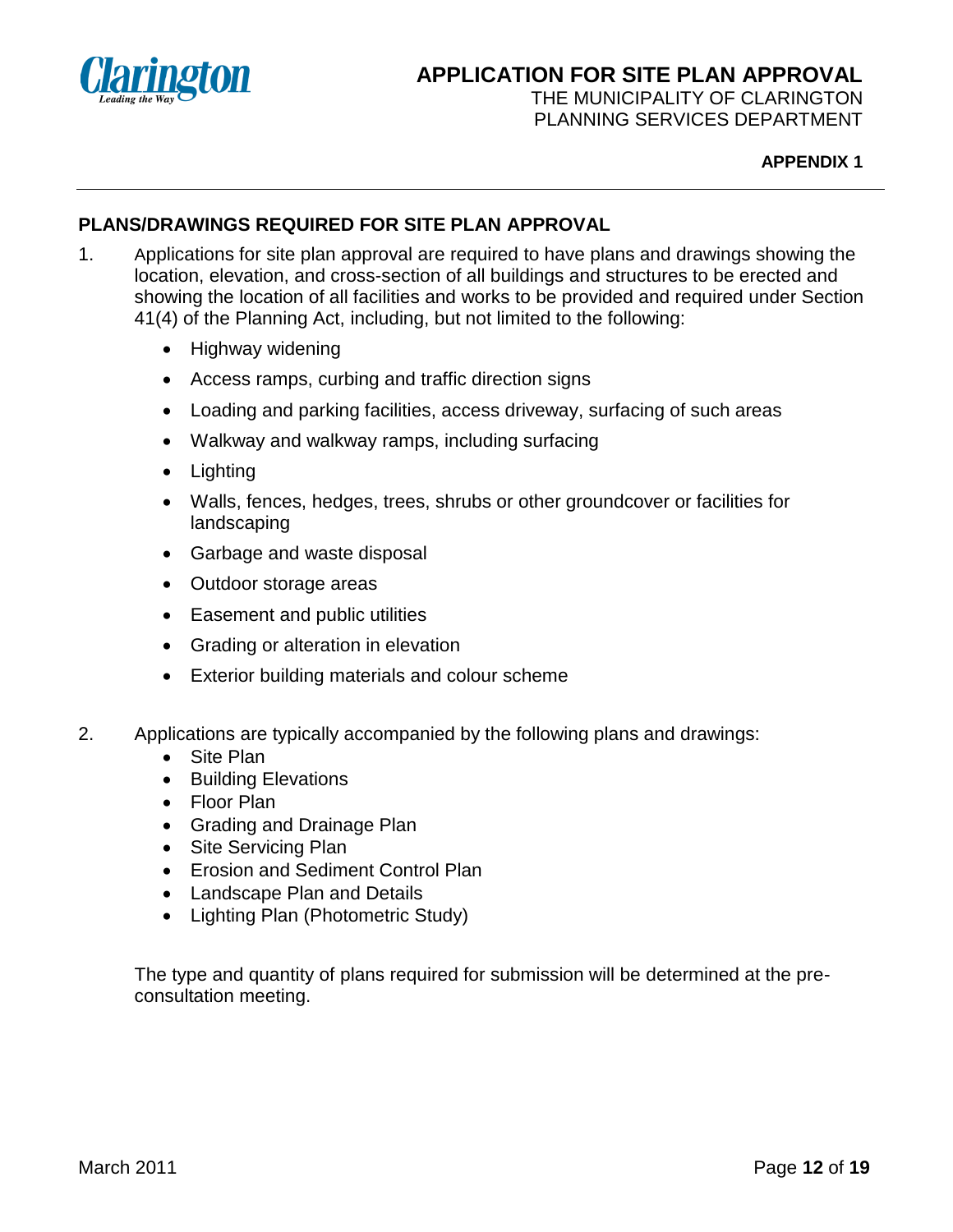

#### **APPLICATION FOR SITE PLAN APPROVAL** THE MUNICIPALITY OF CLARINGTON

PLANNING SERVICES DEPARTMENT

#### **APPENDIX 1**

3. The following table outlines the items to be included on plans and drawings. The Director of Engineering, the Director of Planning Services, and relevant commenting agencies may require additional information from the applicant to assist their evaluation of the application.

|                         | Metric scale not greater than 1:500<br>$\blacksquare$                                     |  |  |  |
|-------------------------|-------------------------------------------------------------------------------------------|--|--|--|
|                         | North arrow                                                                               |  |  |  |
|                         | Key plan<br>п                                                                             |  |  |  |
|                         | Address/name of development<br>п                                                          |  |  |  |
| <b>All Drawings and</b> | Name, address and telephone number of author<br>$\blacksquare$                            |  |  |  |
| <b>Plans shall</b>      | Property limits (including bearings and dimensions)<br>٠                                  |  |  |  |
| include the             | Existing and proposed structures, driveways, storage and parking areas<br>п               |  |  |  |
| following               | Sidewalks, ramps and curbs<br>$\blacksquare$                                              |  |  |  |
| <b>Specifications</b>   | Above ground utilities – existing & proposed (utility poles, lighting, street,<br>٠       |  |  |  |
|                         | signs, transformer, utility pedestals, hydrants, etc.)                                    |  |  |  |
|                         | Roads, easements, road widenings, reserves and right-of-ways<br>п                         |  |  |  |
|                         | <b>Street names</b><br>٠                                                                  |  |  |  |
|                         | Revision number and date<br>٠                                                             |  |  |  |
| <b>Site Plan</b>        | Site statistic box demonstrating compliance with zoning regulations<br>٠                  |  |  |  |
|                         | Dimensions of all yards and setbacks<br>п                                                 |  |  |  |
|                         | Driveways, parking stalls, aisles & dimensions<br>$\blacksquare$                          |  |  |  |
|                         | Loading areas & dimensions<br>п                                                           |  |  |  |
|                         | Garbage and storage enclosures<br>п                                                       |  |  |  |
|                         | Existing and proposed signage<br>٠                                                        |  |  |  |
|                         | Fire routes<br>٠                                                                          |  |  |  |
|                         | Principal building entrances<br>٠                                                         |  |  |  |
|                         | Fire department connections<br>п                                                          |  |  |  |
|                         | Site triangles<br>٠                                                                       |  |  |  |
|                         | Bicycle parking areas<br>٠                                                                |  |  |  |
|                         | Snow storage areas<br>п                                                                   |  |  |  |
| <b>Servicing</b>        | Refer to a geodetic benchmark and a site benchmark and distinguish<br>п                   |  |  |  |
| Drawings*               | between existing and proposed                                                             |  |  |  |
|                         | Storm and sanitary main/connection details, including direction of flow<br>$\blacksquare$ |  |  |  |
|                         | Watermains, hydrants and valves<br>п                                                      |  |  |  |
|                         | Catchbasins and manholes<br>٠                                                             |  |  |  |
|                         | Ditch and culvert details, including direction of flow<br>п                               |  |  |  |
|                         | Stormwater management devices<br>$\blacksquare$                                           |  |  |  |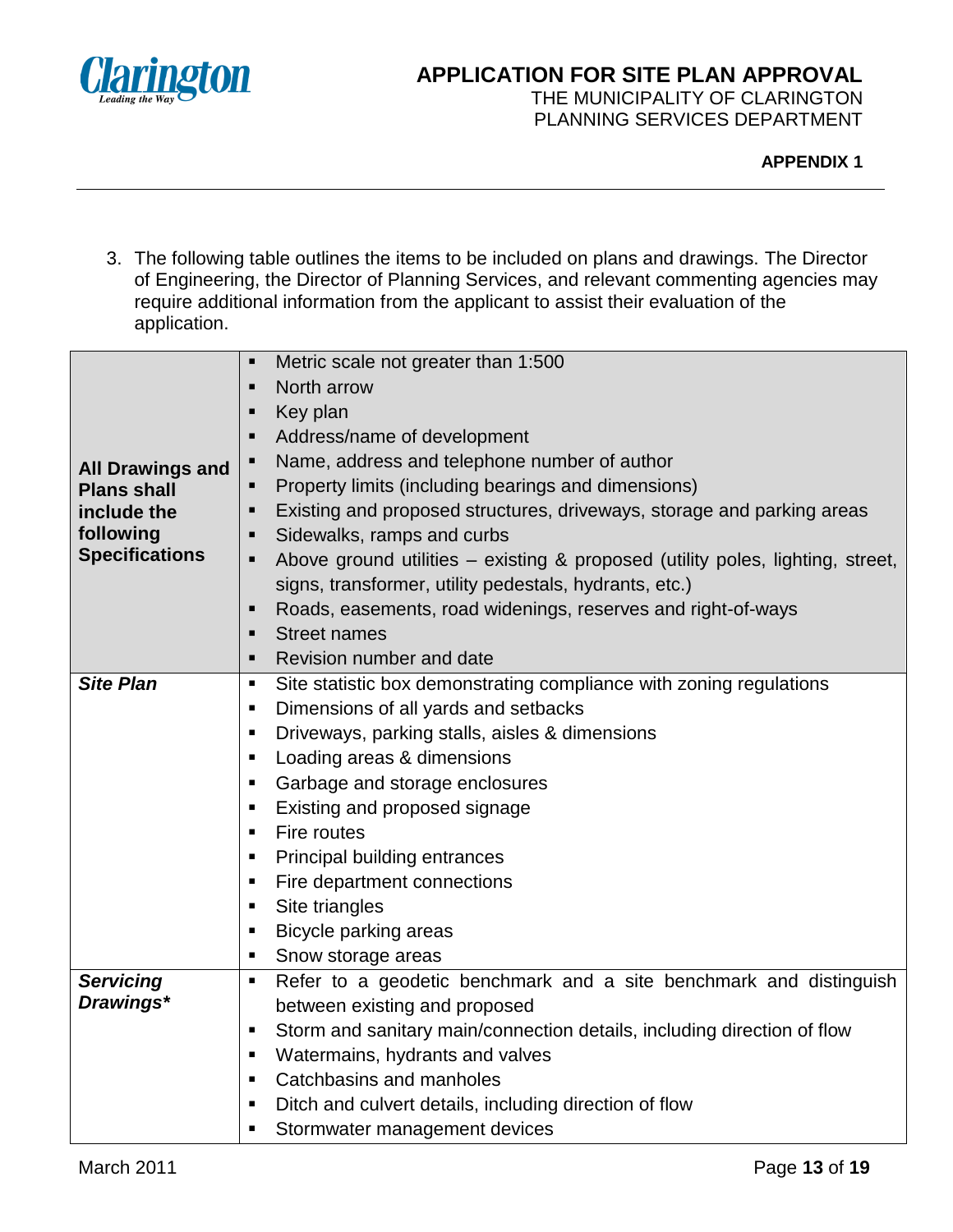

#### **APPLICATION FOR SITE PLAN APPROVAL** THE MUNICIPALITY OF CLARINGTON PLANNING SERVICES DEPARTMENT

#### **APPENDIX 1**

| <b>Grading</b>        | Existing and proposed elevations<br>п                                                   |
|-----------------------|-----------------------------------------------------------------------------------------|
| Drawings*             | <b>Finished floor elevations</b><br>п                                                   |
|                       | Swales, ditches & channels<br>п                                                         |
|                       | Retaining walls (including engineering details)<br>п                                    |
|                       | Roof water leader discharge points<br>п                                                 |
|                       | Catchbasins and manholes<br>п                                                           |
|                       | Ditch and culvert details, including direction of flow<br>п                             |
|                       | Stormwater management devices<br>п                                                      |
|                       | Erosion and sediment control<br>п                                                       |
| <b>Building</b>       | Architectural elevations of each facade with geographic orientation labeled<br>п        |
| <b>Elevations</b>     | Identification of proposed materials<br>п                                               |
|                       | Method of screening to be used for mechanical units<br>п                                |
|                       | Dimension of building height<br>п                                                       |
|                       | Fascia signage<br>п                                                                     |
|                       | All windows, doors and loading docks<br>п                                               |
| <b>Floor Plans</b>    | Generalized floor plans of each level with accurate dimensions indicating<br>٠          |
|                       | building/area use                                                                       |
|                       | <b>Building classification</b><br>п                                                     |
|                       | Occupancy and concept overview<br>п                                                     |
|                       | Exit corridors<br>п                                                                     |
| <b>Landscape Plan</b> | See Landscape Design Guidelines for Site Planning<br>П                                  |
| and Details           |                                                                                         |
| <b>Lighting Plan</b>  | See Municipal Lighting Guidelines<br>$\blacksquare$                                     |
|                       | *All Servicing and Grading Drawings shall be signed, sealed and dated by a Professional |
|                       |                                                                                         |

*Engineer. Furthermore, Servicing and Grading Drawings must include the following notes: "Respecting all work in the municipal right-of-way, the contractor is to provide at least 48 hours prior notice to our Transportation and Design staff at 905-623-3379" And*

*"A Road Occupancy Permit will be required for any work done in the municipal road allowance"*

*And*

*"All restoration or work done in the road allowance must be completed as per municipal field staff direction"*

Municipal and agency staff rely on comprehensive and accurate information detailed on all submitted drawings and plans. While there is no one specific set of submission requirements that can address all development scenarios, the foregoing table is intended to provide some guidance in terms of the minimum level of detail expected by commenting staff and agencies.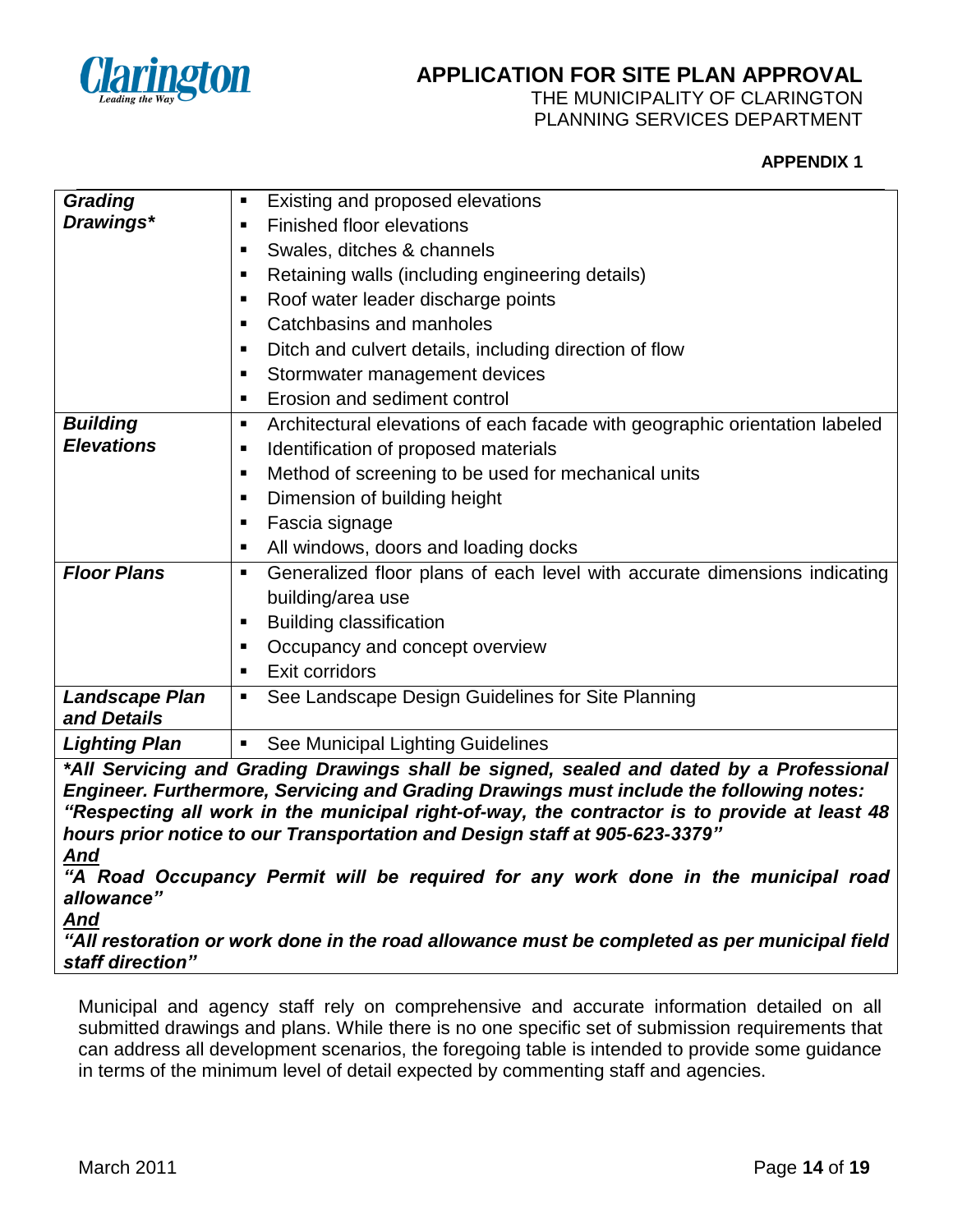

# **APPLICATION FOR SITE PLAN APPROVAL**

THE MUNICIPALITY OF CLARINGTON PLANNING SERVICES DEPARTMENT

## **APPENDIX 2**



**NOTE:** This procedure applies to most applications. The procedure may vary slightly for simple or more complex applications.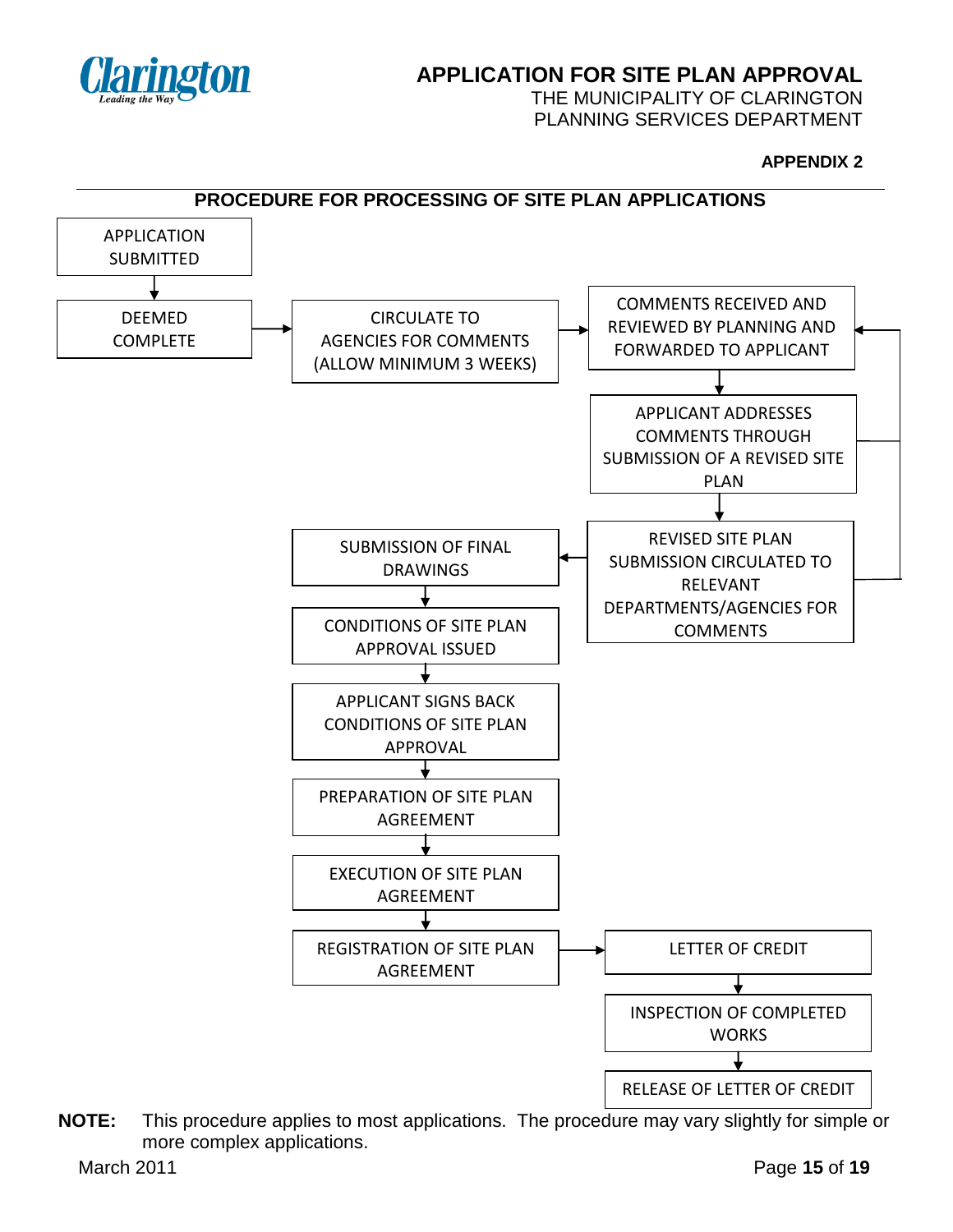

#### **SITE SCREENING QUESTIONNAIRE**

This questionnaire must be completed for all Proposed Draft Plan of Subdivision applications, unless a Phase 1 Environmental Site Assessment (ESA) is provided in accordance with the Ministry of Environment's "Guideline for Use at Contaminated Sites in Ontario".

# **1 LOCATION OF SUBJECT LANDS:**

|     |              | Lot(s)                                                                                                                                |            |           |
|-----|--------------|---------------------------------------------------------------------------------------------------------------------------------------|------------|-----------|
|     |              | Former Town, Village or Township: _                                                                                                   |            |           |
| 1.1 |              | Is the application on lands or adjacent to lands that were previously used for the following:                                         |            |           |
|     | a)           | Industrial uses?                                                                                                                      | YES        | <b>NO</b> |
|     | b)           | Commercial uses where there is a potential for site<br>contamination (e.g., a gas station or a dry cleaning plant)                    | <b>YES</b> | <b>NO</b> |
|     | $\mathsf{C}$ | Lands where filling has occurred?                                                                                                     | <b>YES</b> | <b>NO</b> |
|     | d)           | Lands where there may have been underground storage<br>tanks or buried waste on the property?                                         | <b>YES</b> | <b>NO</b> |
|     | e)           | Lands that have been used as an orchard, and where<br>cyanide products may have been used as pesticides?                              | <b>YES</b> | <b>NO</b> |
|     | f)           | Lands or adjacent to lands that have been used as a<br>weapons fire range?                                                            | <b>YES</b> | <b>NO</b> |
| 1.2 | dump?        | Is the nearest boundary of the application within 500 metres<br>(1640 feet) of the fill area of an operating or former landfill or    | <b>YES</b> | <b>NO</b> |
| 1.3 |              | Are there any existing or previously existing buildings and/or<br>وبالملفوع والمستحي والمستحدث والمنافس والمنافذ والمستند والماستقطان |            |           |

- building materials remaining on site, which are potentially hazardous to public health (e.g., asbestos, PCB's, etc.)?  $\Box$  YES  $\Box$  NO
- 1.4 Is there any reason to believe that the lands may have been  $contaminated based on previous land use?$   $\Box$  YES  $\Box$  NO

**If the answer to any of Questions 1.1 through 1.4 was YES, a Phase 1 Environmental Site Assessment, in accordance with the Ministry of Environment's** *Guideline for Use at Contaminated Site in Ontario,* **is required. Please submit two copies with your application. A Phase 1 ESA may subsequently determine that the site is suitable for the proposed use or may recommend the preparation of a Phase 2 ESA.**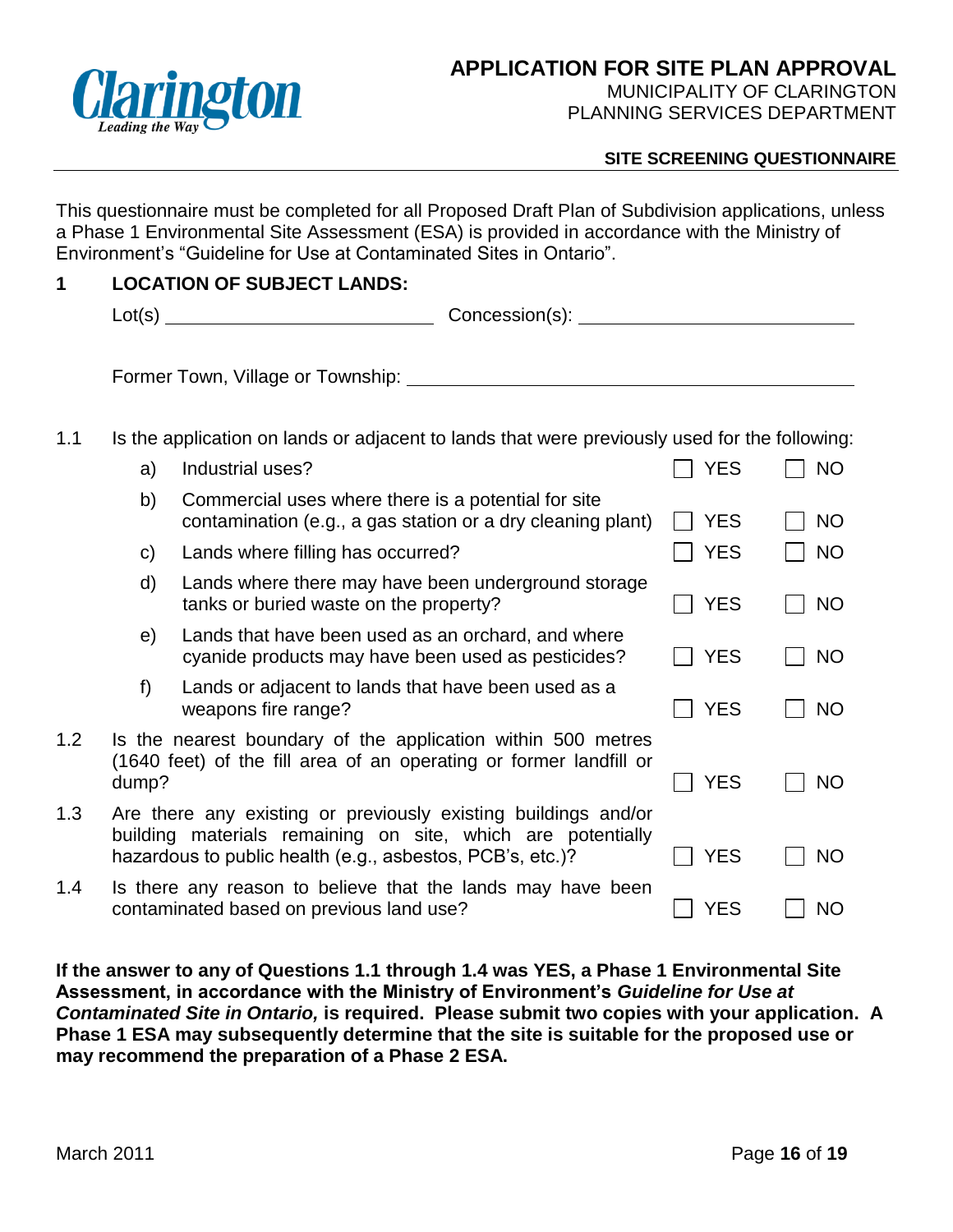

#### **SITE SCREENING QUESTIONNAIRE**

**1.5** Has an Environmental Site Assessment been prepared for this site within the last 5 years, or is an Environmental Site Assessment currently being prepared for this site?  $\Box$  YES  $\Box$  NO

(If **YES**, please submit two copies of the Phase 1 Assessment with the application).

The Municipality of Clarington Planning Services Department strongly encourages property owners to consult with a Professional Engineer prior to the completion of the Site Screening Questionnaire. In addition, the Municipality of Clarington will not accept any responsibility or assume any liability for damages to the subject property or adjacent properties as a result of the provision of incorrect information.

| am the authorized applicant/agent or registered owner of metallicial contracts.                                       |                                                     |  |  |  |  |
|-----------------------------------------------------------------------------------------------------------------------|-----------------------------------------------------|--|--|--|--|
| the land that is the subject of this planning document and to the best of my knowledge, the                           |                                                     |  |  |  |  |
| information provided in this questionnaire is true and I do not have any reason to believe that the                   |                                                     |  |  |  |  |
| subject site is contaminated. Sworn (or declared) before me at the                                                    |                                                     |  |  |  |  |
| in the <u>second and the second and the second and the second and the second and the second and the second second</u> |                                                     |  |  |  |  |
|                                                                                                                       |                                                     |  |  |  |  |
|                                                                                                                       |                                                     |  |  |  |  |
|                                                                                                                       |                                                     |  |  |  |  |
| <b>Commissioner of Oaths</b>                                                                                          | Signature of Authorized Applicant/Agent<br>or Owner |  |  |  |  |
|                                                                                                                       |                                                     |  |  |  |  |
|                                                                                                                       |                                                     |  |  |  |  |
|                                                                                                                       |                                                     |  |  |  |  |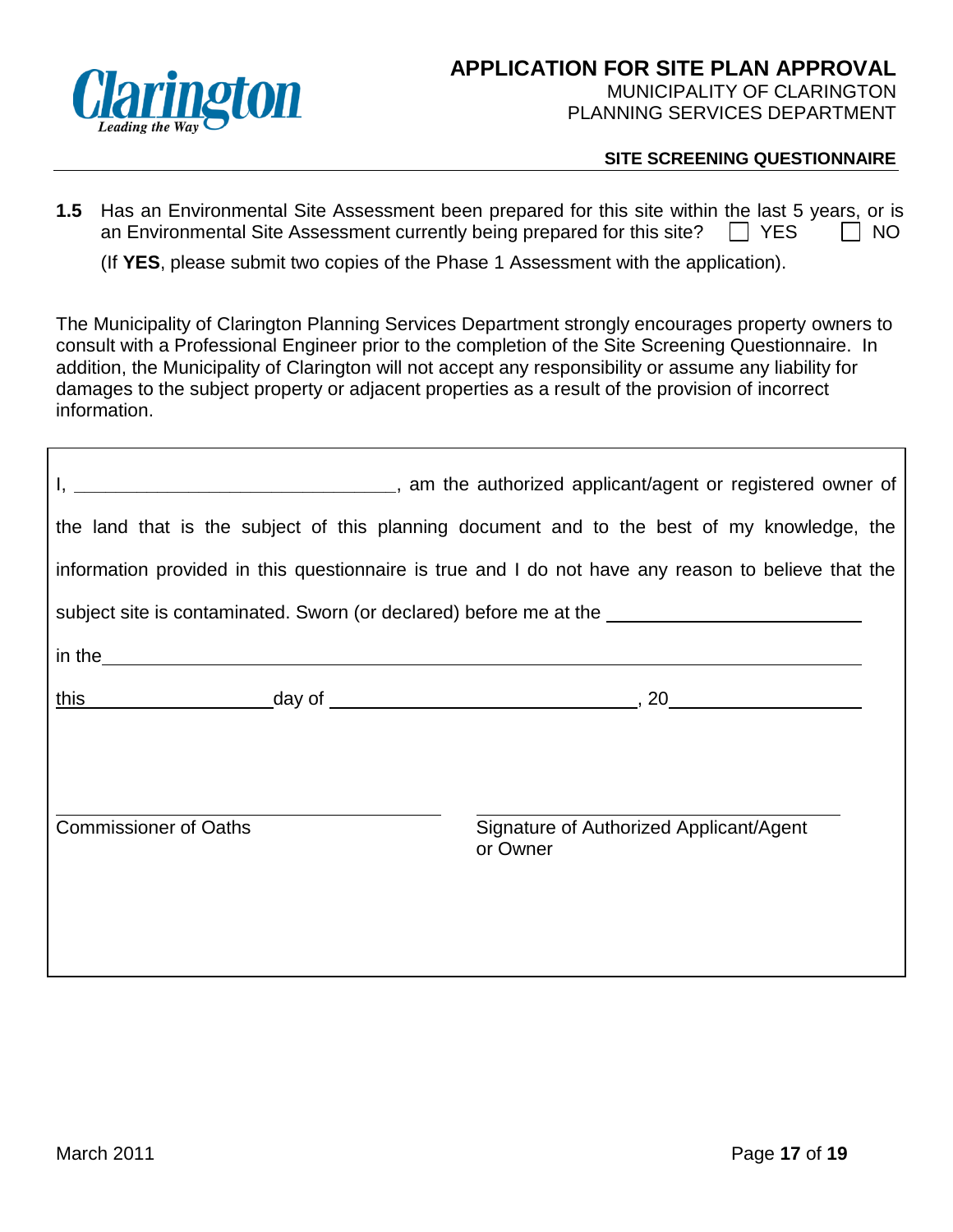

#### **MINIMUM DISTANCE SEPARATION**

This is to be completed and attached to the application when applying for a new non-farm use within 1000 metres (3,280 feet) for a Type A land use and 2000 metres (6,561 feet) for a Type B land use\* of an existing livestock facility. Complete one sheet for each different set of buildings used for housing livestock.

Owner of Livestock Facility:

Telephone ( ) Township:

Lot: Concession:

- Closest distance from livestock facility to the property boundary of the new lot(s) or the change in land use (metres)
- Closest distance from the manure storage to the property boundary of the new lot(s) or the change in land use (metres)
- Tillable Hectares where livestock facility is located:

|                                   | Existing   | Manure System (Check One Box) |         |        |         |
|-----------------------------------|------------|-------------------------------|---------|--------|---------|
| <b>Type of Livestock</b>          | Housing    | Covered                       | Open    | Open   | Earthen |
|                                   | Capacity # | Tank                          | Solid   | Liquid | Manure  |
|                                   |            |                               | Storage | Tank   | Storage |
| <b>DAIRY</b>                      |            |                               |         |        |         |
| <b>Milking Cows</b>               |            |                               |         |        |         |
| <b>Heifers</b>                    |            |                               |         |        |         |
| <b>BEEF</b>                       |            |                               |         |        |         |
| Cows (Barn Confinement)           |            |                               |         |        |         |
| Cows (Barn with yard)             |            |                               |         |        |         |
| <b>Feeders (Barn Confinement)</b> |            |                               |         |        |         |
| Feeders (Barn with yard)          |            |                               |         |        |         |
| <b>SWINE</b>                      |            |                               |         |        |         |
| <b>Sows</b>                       |            |                               |         |        |         |
| Weaners                           |            |                               |         |        |         |
| Feeder Hogs                       |            |                               |         |        |         |
| <b>POULTRY</b>                    |            |                               |         |        |         |
| <b>Chicken Broiler/Roasters</b>   |            |                               |         |        |         |
| <b>Caged Layers</b>               |            |                               |         |        |         |
| <b>Chicken Breeder Layers</b>     |            |                               |         |        |         |
| <b>Pullets</b>                    |            |                               |         |        |         |
| Meat Turkeys (>10 kg)             |            |                               |         |        |         |
| Meat Turkeys $(5 - 10$ kg)        |            |                               |         |        |         |
| Meat Turkeys (<5 kg)              |            |                               |         |        |         |
| <b>Turkey Breeder Layers</b>      |            |                               |         |        |         |
| <b>HORSES</b>                     |            |                               |         |        |         |
| <b>SHEEP</b>                      |            |                               |         |        |         |
| <b>Adult Sheep</b>                |            |                               |         |        |         |